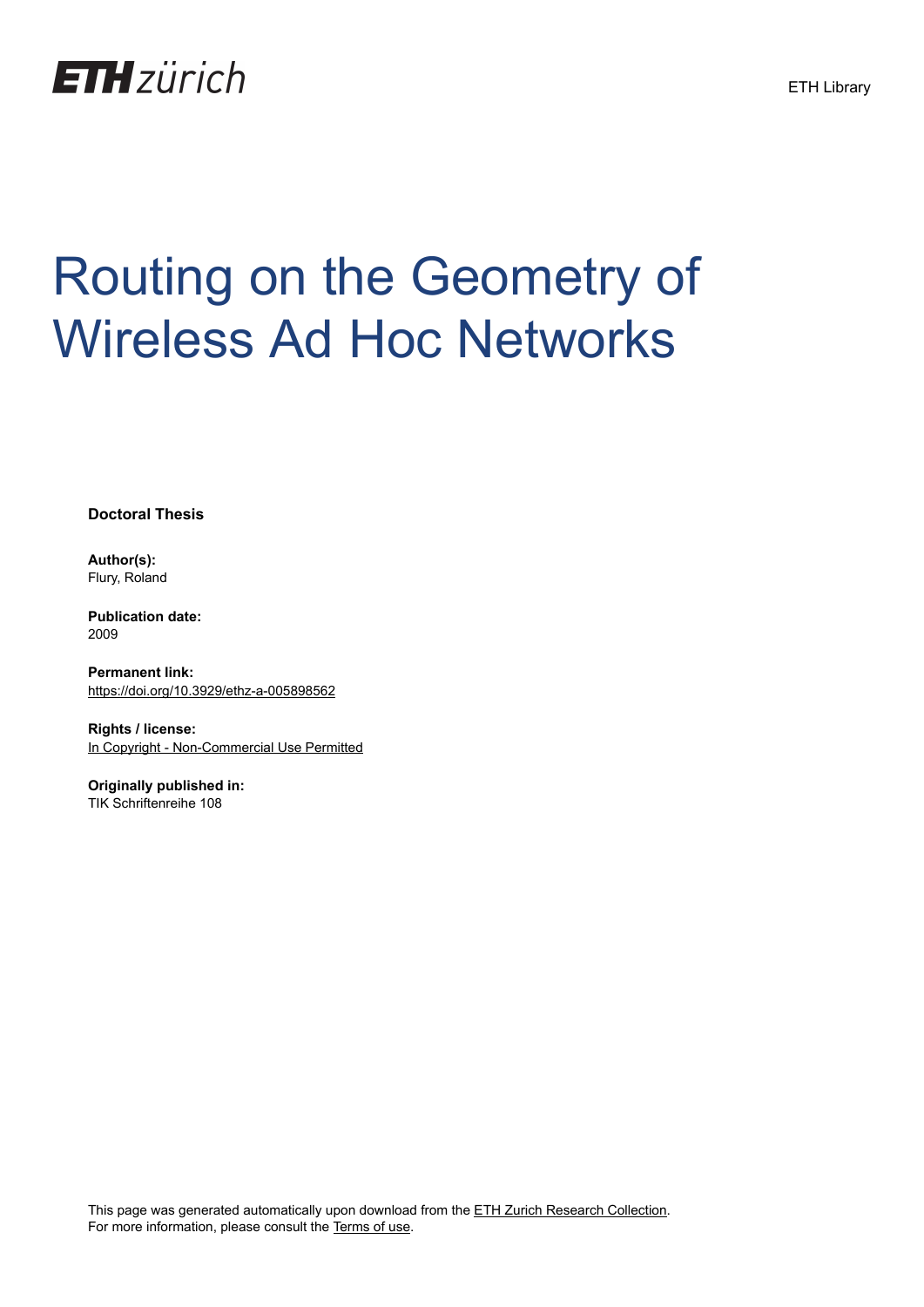DISS. ETH NO. 18573 TIK-Schriftenreihe Nr. 108

# Routing on the Geometry of Wireless Ad Hoc Networks

A dissertation submitted to

## ETH ZURICH

for the degree of

Doctor of Sciences

presented by

Roland Flury

MSc in Computer Science, EPFL

born September 10, 1980

citizen of Stans, Switzerland

accepted on the recommendation of

Prof. Dr. Roger Wattenhofer, examiner Prof. Dr. Sándor P. Fekete, co-examiner Prof. Dr. Leonidas J. Guibas, co-examiner

2009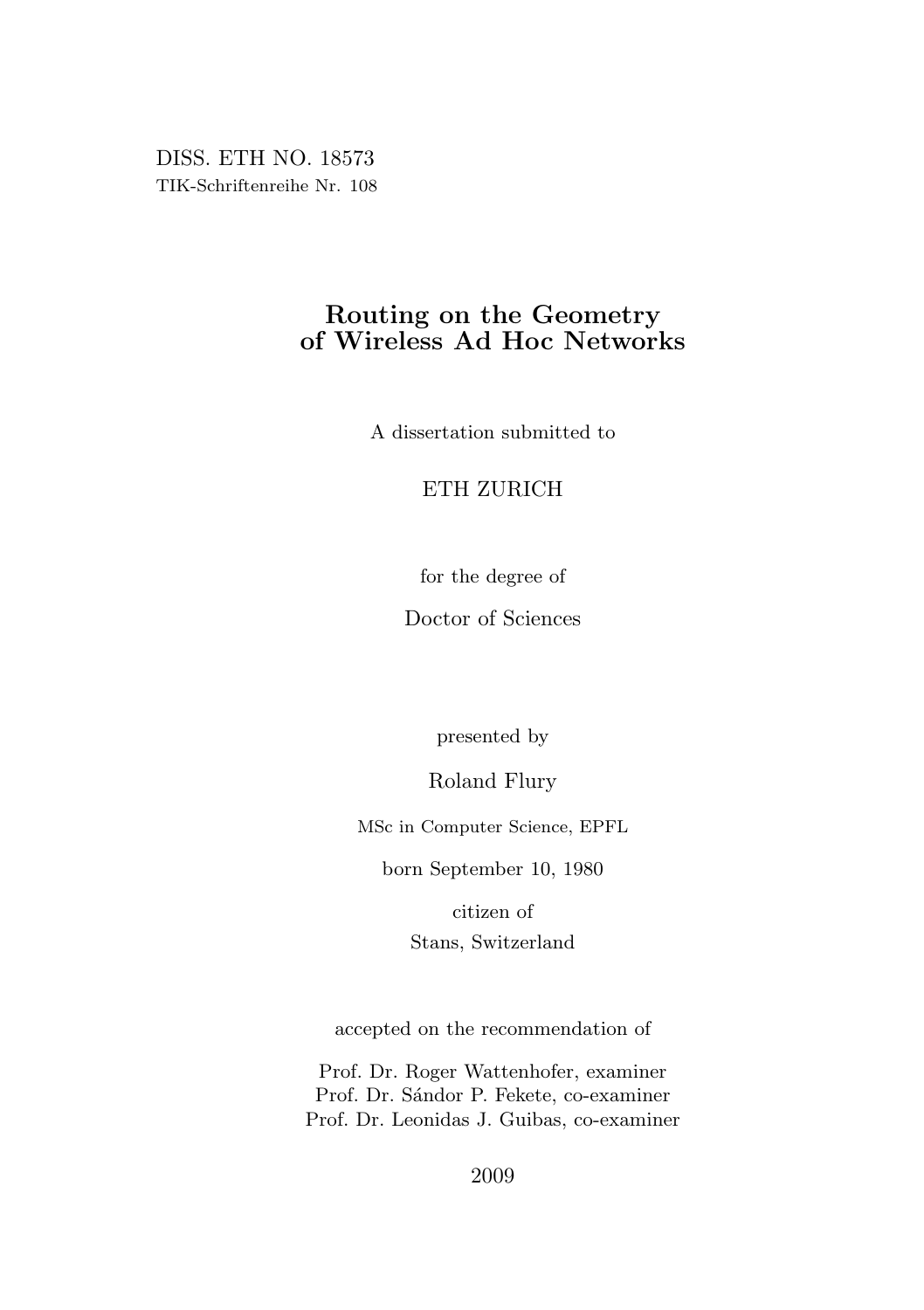#### Abstract

The routing of messages is one of the basic operations any computer network needs to provide. In this thesis, we consider wireless ad hoc and sensor networks and present several routing protocols that are tailored to the limited hardware capabilities of network participants such as sensor nodes. The constraint memory and computing power as well as the limited energy of such devices requires simplified routing protocols compared to the IP based routing of the Internet. The challenge is to build light routing protocols that still find good routing paths, such as to minimize not only the number of forwarding steps but also the energy consumption.

In the first part of this work we focus on the protocol design and analyze the properties of our routing algorithms under simplifying network models. In particular, we describe a location service that supports geographic routing even if the destination node is constantly moving. Such a location service is important as the geographic routing technique bases each routing step on the position of the destination node by repeatedly forwarding a message to the neighbor which is geographically closest to its destination. If there is no such neighbor, the message has reached a local minimum. This is a node at the boundary of a network hole around which the message needs to be led before it can continue its greedy path. We extend the classic notion of network holes to 3-dimensional unit ball graphs and propose several randomized recovery techniques to escape from local minima in such networks. In addition, we show that it is possible to forward messages greedily without ever falling in a local minimum. We do so by embedding the network into an higher-dimensional space such that there is a greedy path between any two nodes. Similarly, we describe a renaming technique in combination with small routing tables that ensures good routing paths not only for unicast, but also for anycast and multicast.

In the second part of this thesis, we examine the design of applications and come up with a programming technique to efficiently translate protocols to the limited hardware of sensor networks. We describe the slotted programming paradigm that fosters modular programming and decouples unrelated software components temporally. We demonstrate the advantages of our approach with two case studies: (1) an efficient clock synchronization module, and (2) an alarming module through which all nodes of a network can be awaken efficiently and reliably.